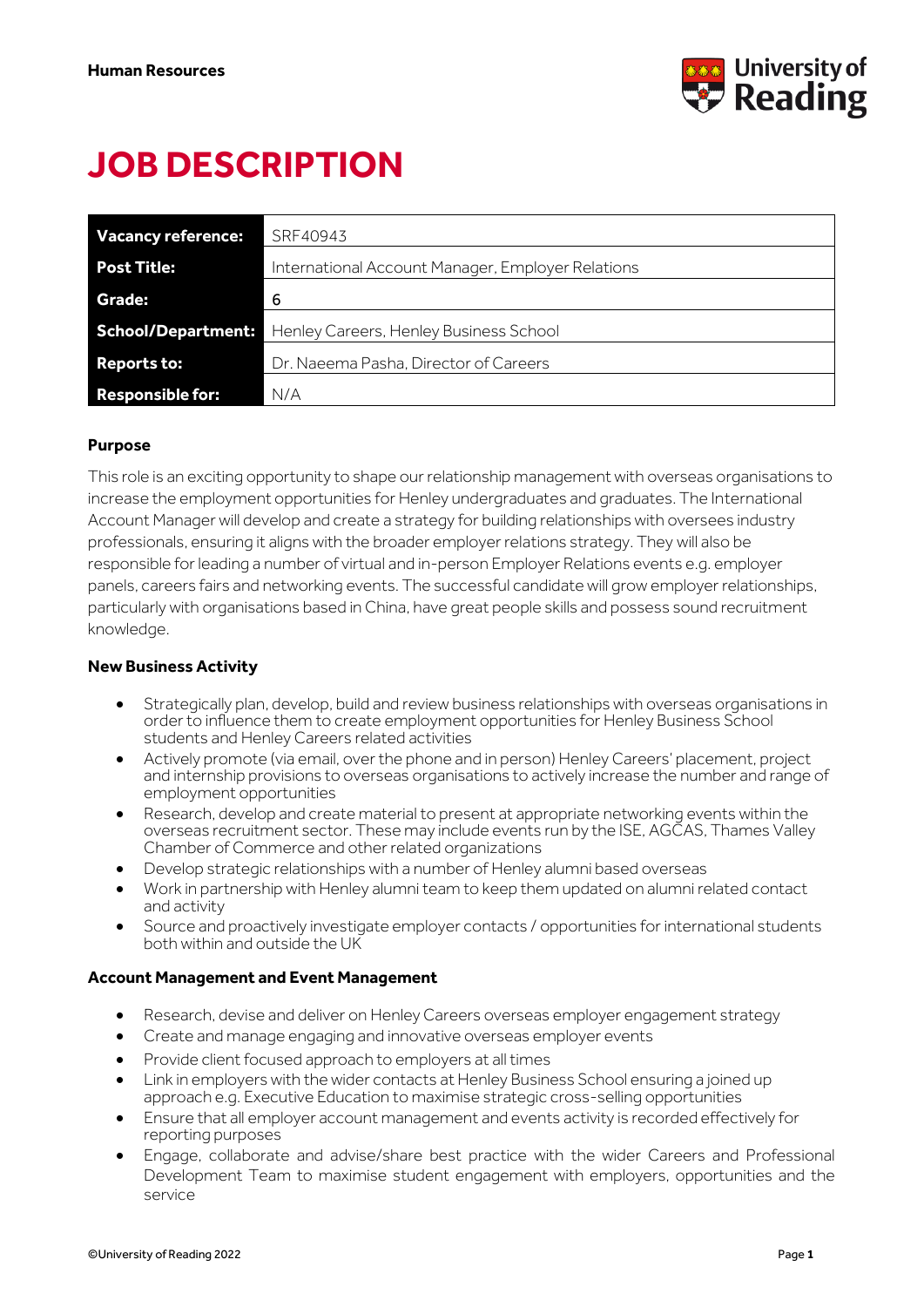### **General**

- Leading on projects and employer events
- Reporting back to university committees and boards (writing papers, providing data & insight and presenting) which involve employers, ensuring activity is line with school and university strategy
- Keep up-to-date with relevant international labour market information in order to contribute and share market reports with students and Henley Careers team
- Collect and analyse feedback from employer surveys and events to improve the Henley Careers service
- Evaluate employer activity (number of vacancies, events) to identify relationships that could be developed further
- Build close links with other business schools and universities for benchmarking and networking purposes and looking at best practice
- Work in partnership with the Central Careers team when dealing with shared employer contacts in order to maintain open and transparent lines of communication in order to share best practice with Central Careers and other departments, faculties and schools within the University of Reading.

### **Supervision received**

The post is line managed by Dr. Naeema Pasha, Director of Careers.

#### **Supervision given**

N/A

# **Contact**

Employers based overseas, Henley alumni, Henley Careers team, Henley academics, international student recruitment team.

#### **Terms and conditions**

Fulltime permanent position, 35 hours per week and occasional weekend working may be necessary.

This document outlines the duties required for the time being of the post to indicate the level of responsibility. It is not a comprehensive or exhaustive list and the line manager may vary duties from time to time which do not change the general character of the job or the level of responsibility entailed.

**Date assessed:** 11 August 2021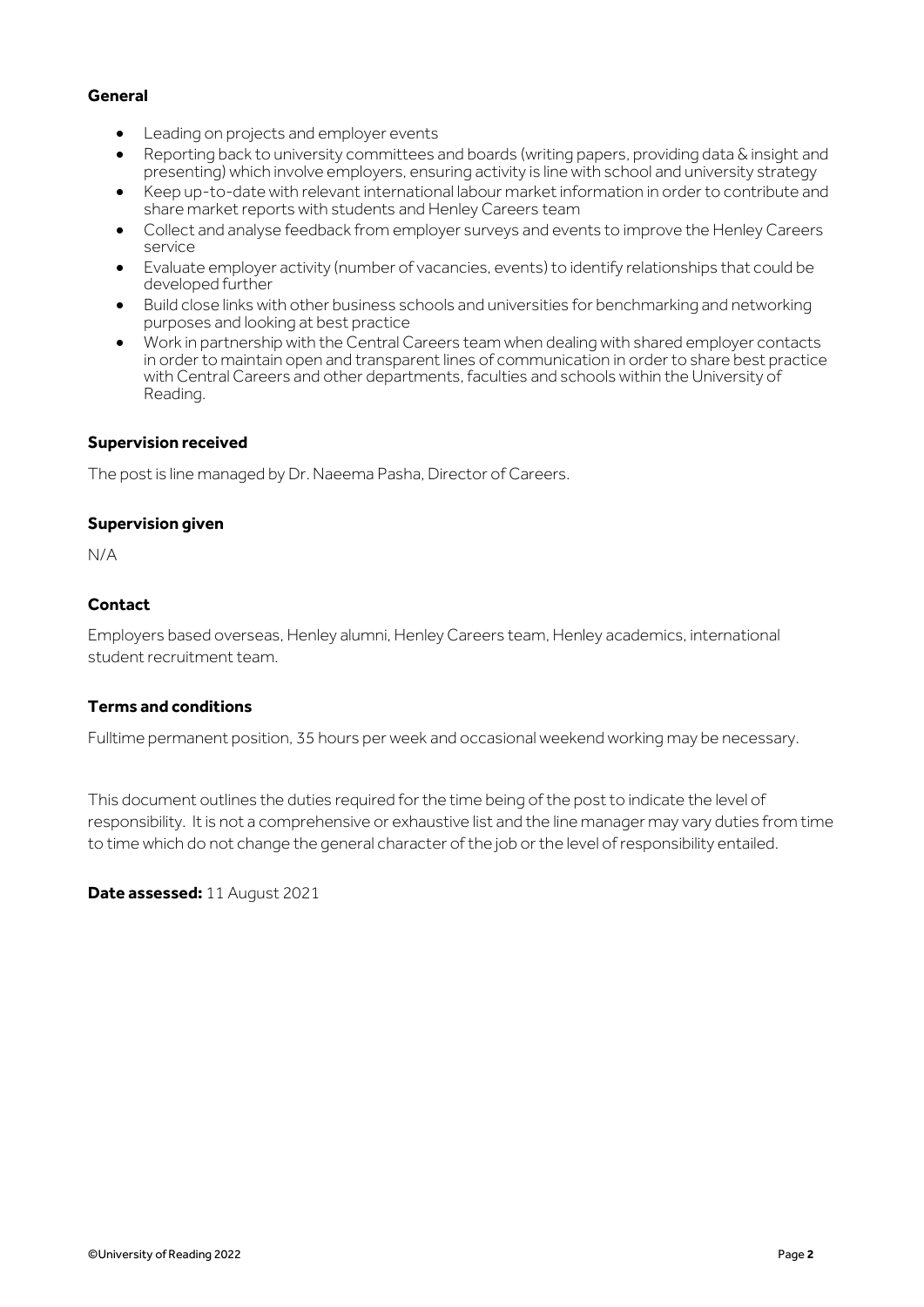# **PERSON SPECIFICATION**

| Job Title                     | <b>School/Department</b> |
|-------------------------------|--------------------------|
| International Account Manager | <b>Henley Careers</b>    |

| <b>Criteria</b>            | <b>Essential</b>                                                | <b>Desirable</b>                          |
|----------------------------|-----------------------------------------------------------------|-------------------------------------------|
| <b>Skills Required</b>     | Ability to develop<br>$\bullet$                                 | Proven ability to negotiate<br>$\bullet$  |
|                            | relationships with employers                                    | with employers                            |
|                            | <b>Excellent communication</b><br>$\bullet$                     | Consultation skills to<br>$\bullet$       |
|                            | skills                                                          | provide expert advice to                  |
|                            | <b>IT literate</b><br>$\bullet$                                 | employers                                 |
|                            | Ability to organise and<br>$\bullet$                            | Fluent/native Mandarin<br>$\bullet$       |
|                            | prioritise own workload                                         |                                           |
|                            | <b>Excellent networking skills</b><br>٠                         |                                           |
|                            | Strong influencing skills<br>$\bullet$                          |                                           |
|                            | Drives collaboration and<br>$\bullet$                           |                                           |
|                            | inclusion both internally and                                   |                                           |
|                            | externally                                                      |                                           |
|                            | Creative thinking to provide<br>٠                               |                                           |
|                            | innovative employability                                        |                                           |
|                            | initiatives                                                     |                                           |
|                            | Excellent attention to detail<br>$\bullet$                      |                                           |
| <b>Attainment</b>          | Relevant industry experience<br>$\bullet$                       | Degree level or equivalent<br>$\bullet$   |
| <b>Knowledge</b>           | Experience of graduate,<br>$\bullet$                            | Knowledge of local, national<br>$\bullet$ |
|                            | internship or Experienced                                       | and international graduate                |
|                            | Hire recruitment from                                           | labour markets                            |
|                            | employer/university side                                        |                                           |
|                            | Knowledge of sales<br>$\bullet$                                 |                                           |
|                            | techniques                                                      |                                           |
|                            | Strong customer focus<br>$\bullet$                              |                                           |
| <b>Relevant Experience</b> | Previous experience in a<br>$\bullet$                           | Previous experience<br>$\bullet$          |
|                            | target driven role                                              | working in Higher Education               |
|                            | Customer oriented<br>$\bullet$                                  | Sales experience<br>٠                     |
|                            | relationship management                                         | Experience in industry as a<br>٠          |
|                            | experience                                                      | recruiter or hiring manager               |
|                            | Strong event management or                                      |                                           |
|                            | project management                                              |                                           |
|                            | experience                                                      |                                           |
| <b>Disposition</b>         | Innovative: ability to come up<br>$\bullet$                     |                                           |
|                            | with new ideas to solve                                         |                                           |
|                            | problems                                                        |                                           |
|                            | Organised: able to efficiently<br>$\bullet$                     |                                           |
|                            | and effectively work with                                       |                                           |
|                            | minimal supervision                                             |                                           |
|                            | Flexibility: ability to deal with<br>$\bullet$                  |                                           |
|                            | ambiguity in an unstructured                                    |                                           |
|                            | environment                                                     |                                           |
|                            | Strong communication skills:<br>٠<br>skilled at influencing and |                                           |